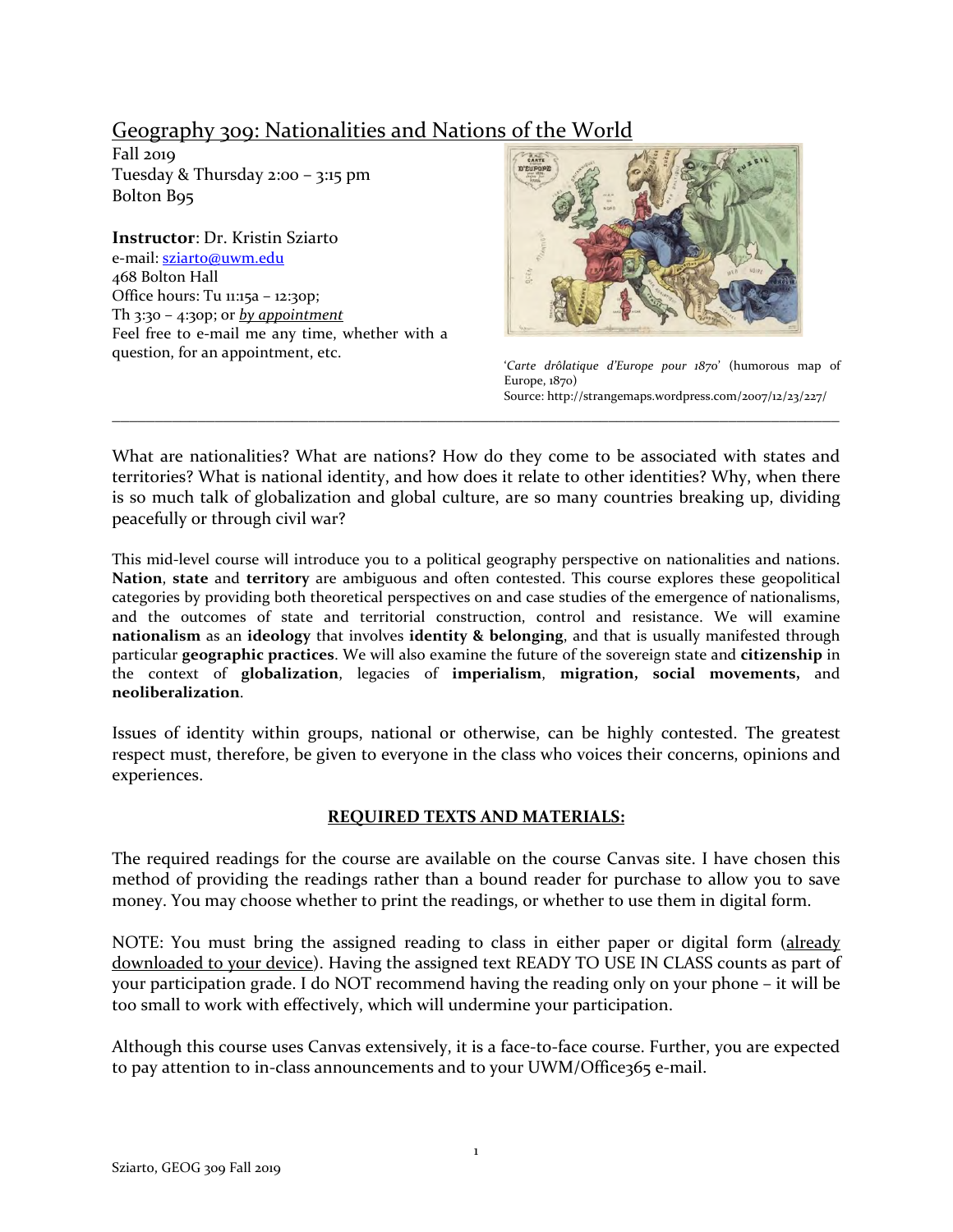### **COURSE OBJECTIVES, EXPECTATIONS AND POLICIES**

### **LEARNING OBJECTIVES**

This is a social science course, designed to develop your critical thinking and ability to analyze contemporary geopolitical and urban political issues. The course will equip you to evaluate assumptions about nationalities, nations, globalization, states, empires, and territory that inform current debates about national issues, such as national identities, immigration, citizenship, and human rights; and reporting of news events from around the world.

By the end of this course, you will be able to:

- $\bigoplus$  Explain the relationships among nationalities, nations, nationalisms, states, empires, race, ethnicity, and various geographic phenomena
- $\triangleq$  Recognize and critique theories of the nation, state, nationality, etc. in various media.
- $\oplus$  Recognize and understand how key spatialities that operate in national identity construction, including borders, symbolic places, landscape, and embodied practices.
- $\oplus$  Distinguish among different understandings of citizenship in different countries and in social movement organizations within countries.
- $\triangleq$  Apply some of these tools and theories to the analysis of a nationalist movement or other social movement or social movement organization.
- $\oplus$  Understand how different understandings of citizenship, in interaction with economic and other processes, differently shape both national territories and urban space.

### **COURSE PARTICIPATION AND ASSIGNMENTS**

To accomplish the above objectives, we will engage in participatory learning, case study analysis, and intensive writing.

**Participatory learning** emphasizes students' responsibility for learning the material, and provides structured opportunities for class discussion and debate. This course uses participatory learning strategies both to develop skills of critical reasoning, and to make the classroom itself a laboratory for critical debate. The strategies we will use to achieve this principle include: lecturediscussion format with reading questions distributed in advance so that you will know what to expect; structured small group interaction; base groups; and presentation of case studies.

**Case study analysis** involves relating information on one 'case,'—in this course, one country, one nationalist movement, one social movement organization, or one place—to social theory. In this class, we will address theories of nationalism and citizenship, for example. I will present case study analyses in lecture. You will develop an annotated bibliography with an executive summary on a case study of your choice.

**Writing intensive** teaching emphasizes developing your ability to think critically through the practice of writing. For this course, that means that writing assignments will test your understanding of key issues in political geography; you will need to master sufficient content to make coherent arguments. There will be four types of writing assignment: in-class responses, an annotated bibliography, a reflection paper, and essay exams. I encourage you to use the UWM Writing Center [\(www.writingcenter.uwm.edu](http://www.writingcenter.uwm.edu/)) to improve your writing.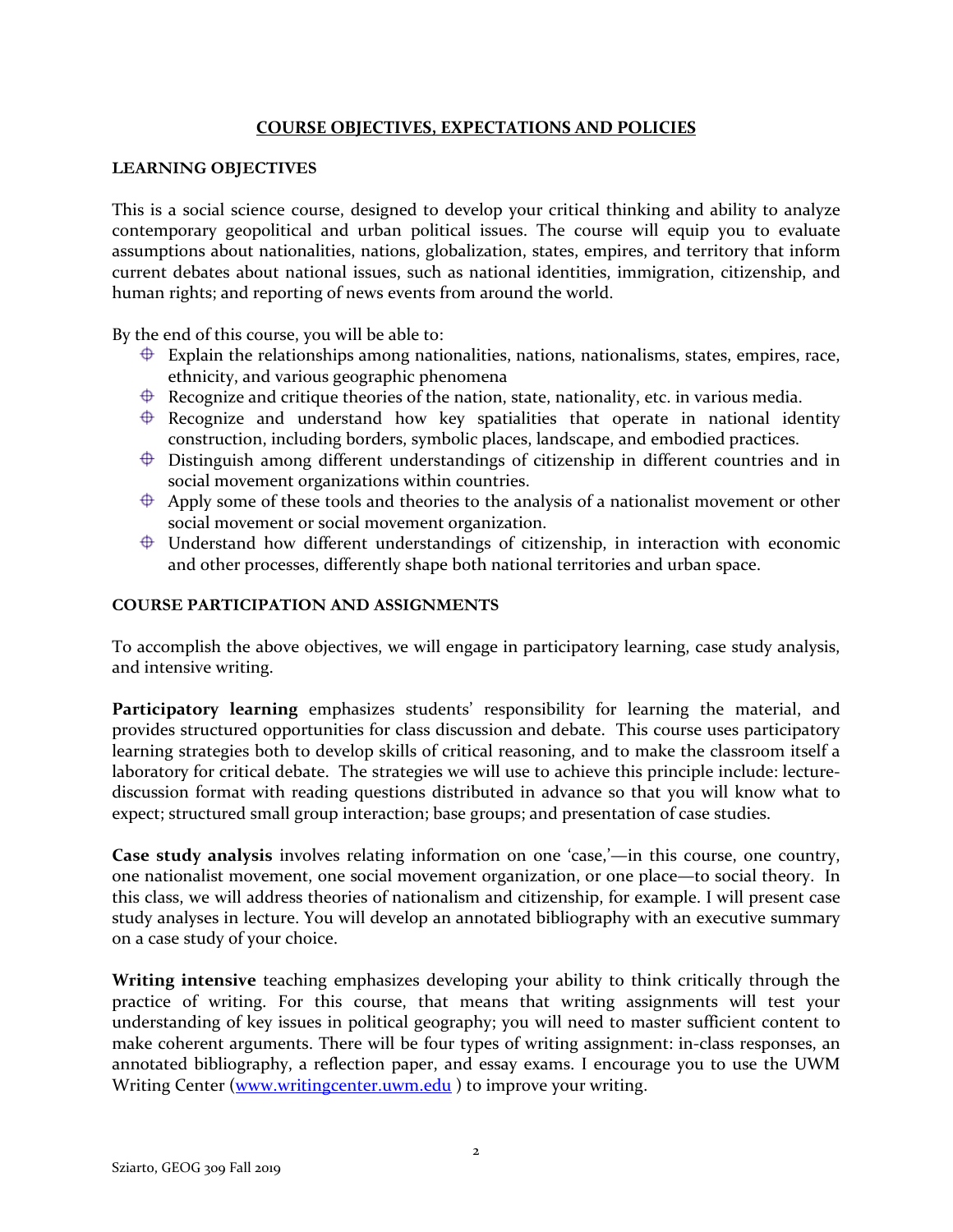#### **ASSIGNMENTS AND GRADING BASIS**

Your performance will be evaluated in the following manner: Class participation and in-class writing assignments 15% Annotated bibliography: Proposal 5% Two drafts  $(5\%$  each)  $10\%$ Two peer reviews (count as in-class) Final  $25\%$ Online quizzes 10% Exams: Mid-term 20% Final  $20\%$ \_\_\_\_\_\_\_\_\_\_\_\_\_\_\_\_\_\_\_\_\_\_\_\_\_\_\_\_\_\_\_\_\_\_\_\_\_\_\_\_\_\_\_\_\_\_\_\_ TOTAL 100%

### **GRADING POLICY**

See the following site for UWM policy on grades and grading: <http://uwm.edu/registrar/students/enrollment-policies/#grading>

#### Guide to grades

| $94-100\%$ A |      | $8o-82%$ | в- | $66 - 69\%$ | $D+$ |
|--------------|------|----------|----|-------------|------|
| $90 - 93\%$  | $A-$ | 76-79%   |    | $63 - 65\%$ |      |
| 86-89%       | $B+$ | 73-75%   |    | $60 - 62\%$ | D-   |
| $83 - 85\%$  |      | 70-72%   |    | $0 - 59\%$  | F    |

#### **PARTICIPATION: ATTENDANCE, READINGS, ACTION!**

Attendance and participation are of paramount importance in this class. Participation is graded. Your participation grade will be based on a combination of attendance, reading the assigned text and bringing it to class, and active participation. These will be assessed through  $(i)$  in-class writing on note cards, (2) 'base group' and other small group participation, (3) free participation, and (4) checks on attendance and having the reading.

(1) In nearly every class, there will be an in-class writing assignment. Maybe I will post a question on the screen, and you will have about 5 minutes to answer it on a 4x6 note card that I will provide. Or I will give you a question to discuss in your group, and then ask you to write a short commentary on the discussion. Some questions will be 'pre-reading' questions to provoke reflection in preparation for reading a text; others will be comprehension check questions to make sure you understood a key point in the reading or the lecture.

(2) You will be assigned to a 'base group' that will be your small discussion group for about the first third of the semester. This class is large enough that whole group discussion will be improved by doing small-group work first. Later in the semester, your base group may change depending on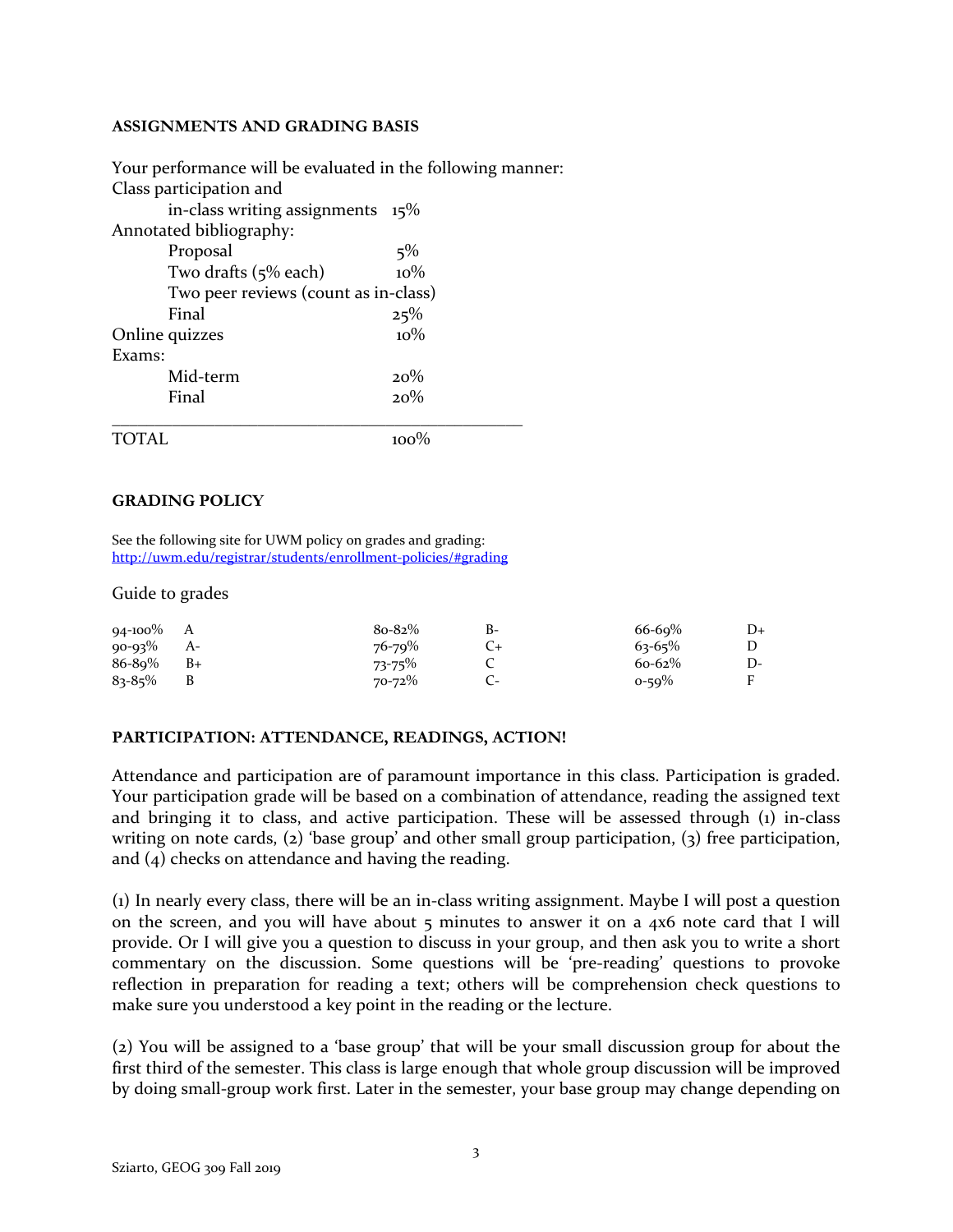your annotated bibliography topic. Peer review of annotated bibliographies will go on within a group. Peer review often works better when both parties have a common interest (e.g. related topics).

(3) Free and voluntary participation in the form of asking questions, answering questions, contributing your ideas in small-group and whole-class discussion, and so on is encouraged. If I find you are making worthy contributions on note cards, but not speaking up, I may call on you to share your thoughts with the whole class.

(4) Obviously to do all of the above, you need to be present in class. To do all of the above well, you need to have done the reading, or –the way I have structured the class – have the reading printed or downloaded at the start of class. I will downgrade your participation if I find you are downloading a reading during class time. All of the readings will be on Canvas at least 4 weeks ahead of the related class, so download them early, and consider printing them.

THERE ARE NO OPPORTUNITIES TO MAKE UP IN-CLASS WRITING ASSIGNMENTS AND OTHER PARTICIPATION. You may miss TWO classes without directly affecting your participation grade. After two absences, your participation grade will be affected.

This class is an upper-division geography course. Therefore, I expect students to be ready to practice and improve such skills as reading and comprehending challenging texts, critically evaluating various media (text, visual, etc.), and writing.

One objective of this course is to develop your research skills. Therefore, evaluation of your learning will be done through not only quizzes and exams, but assessment of the annotated bibliography that will be the product of an independent research project. Work for the annotated bibliography will require reading in addition to the assigned course readings, as well as notetaking and writing. The time needed to prepare for class and complete all assignments may vary, depending on your previous work in this area and related disciplines. Nevertheless, here is an estimate of hours you are likely to work in this 3-credit course:

| Time in the classroom (face to face instruction and discussion) | 33.75 hours |
|-----------------------------------------------------------------|-------------|
| Time for preparation and study                                  | 40          |
| Time completing assignments (including online quizzes)          | 71          |
| Time taking exams                                               | 3.25 hours  |
| TOTAL:                                                          | 148 hours   |
|                                                                 |             |

### **DUE DATES, PENALTIES FOR LATE WORK, AND MAKE-UP ASSIGNMENTS**

### **Due dates**

Please see the course schedule and/or the assignment documents for assignment deadlines. All online quizzes will be due by midnight on Fridays. Annotated bibliography drafts will be due to the course Canvas drop box by midnight on Sundays. Advance planning will help you to meet deadlines. If another important event or course deadline converges with a deadline for Geog 309, it is your responsibility to plan your work accordingly. Always check the latest news posting on the course Canvas site for any changes in deadlines.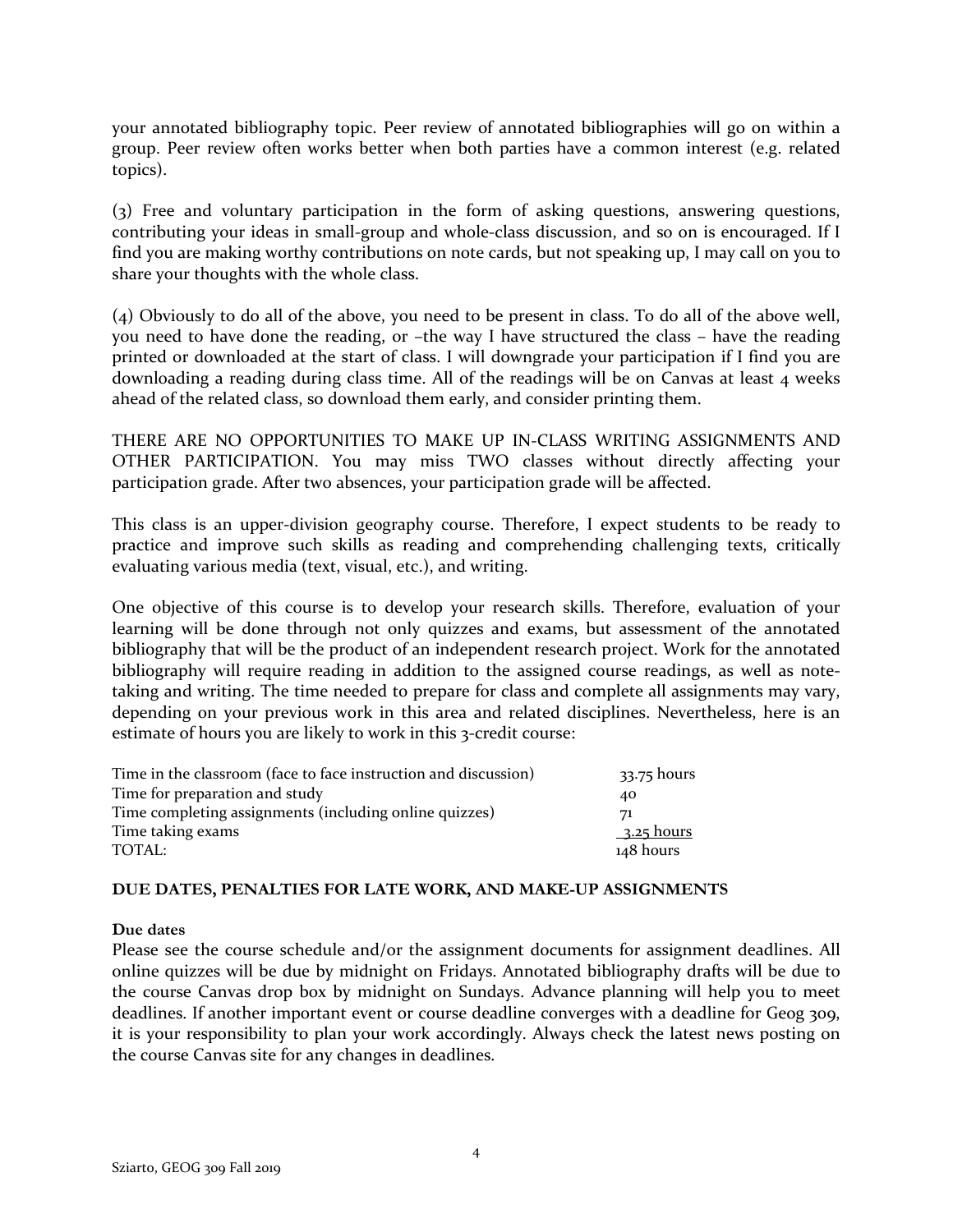#### **Penalties for late work**

To be fair to students in the course who turn their work in on time, unless a documented medical or personal emergency arises, any work turned in late will be penalized 10% of your grade the first day it is late (from 0-24 hours of the due time/day), 10% the second day (25-48 hours), and an additional 10% for each 24-hour period thereafter. Please see me immediately if you know you will have a problem turning your work in on time.

#### **Make-up assignments and exams**

Again in the interest of fairness to all students, you may not reschedule assignment due dates or retake exams unless a documented medical or personal emergency arises. In such a case, it is your responsibility to contact me immediately to reschedule a make-up date for exams or revised deadline for online quizzes or papers.

### **CLASSROOM CONDUCT**

In the classroom, we must work together to create a positive learning environment, and I expect you to *respect the rights of other students to learn*.

- **Please come to class on time and stay until the end.** If you must come in late or leave early, please avoid distracting other students or disrupting the lecture or discussion.
- **2** Please respect me and your fellow students when we are speaking by not engaging in side conversations with your classmates.
- Please turn off your cell phone when you come to class. If you must leave it on for some reason (e.g., in case of family emergency), please set it to "silent" and sit near an exit.
- You may use laptops, PDAs, or other electronic devices in class only to record lecture notes, complete class-related activities, or refer to digital copies of course texts or notes. Please do not use such devices for e-mail, messaging, web-surfing, gaming, or other activities during class.
- *At times we will discuss controversial issues in this course, and students in the class will not always be on the same side.* I hope that you will seek to develop an understanding of the different perspectives on the topics we address—including positions that differ from your own—and to challenge your own preconceptions.
- Even if you disagree with points of view expressed by your instructor or your fellow students, as citizens of this class you are responsible for considering different points of view respectfully. I will do the same.

### **ACADEMIC INTEGRITY**

The goal of university study is learning. I cannot evaluate your learning fairly unless you turn in your own work, and in your work you give appropriate credit for the work and ideas of others. This is what ACADEMIC INTEGRITY means.

In this class you will write an annotated bibliography. An annotated bibliography is a research tool for gathering and condensing ideas and evidence, all the while keeping track of the sources in use. An annotated bibliography is especially useful in the social sciences, because in the social sciences it is critical to cite the sources of one's evidence, ideas, etc.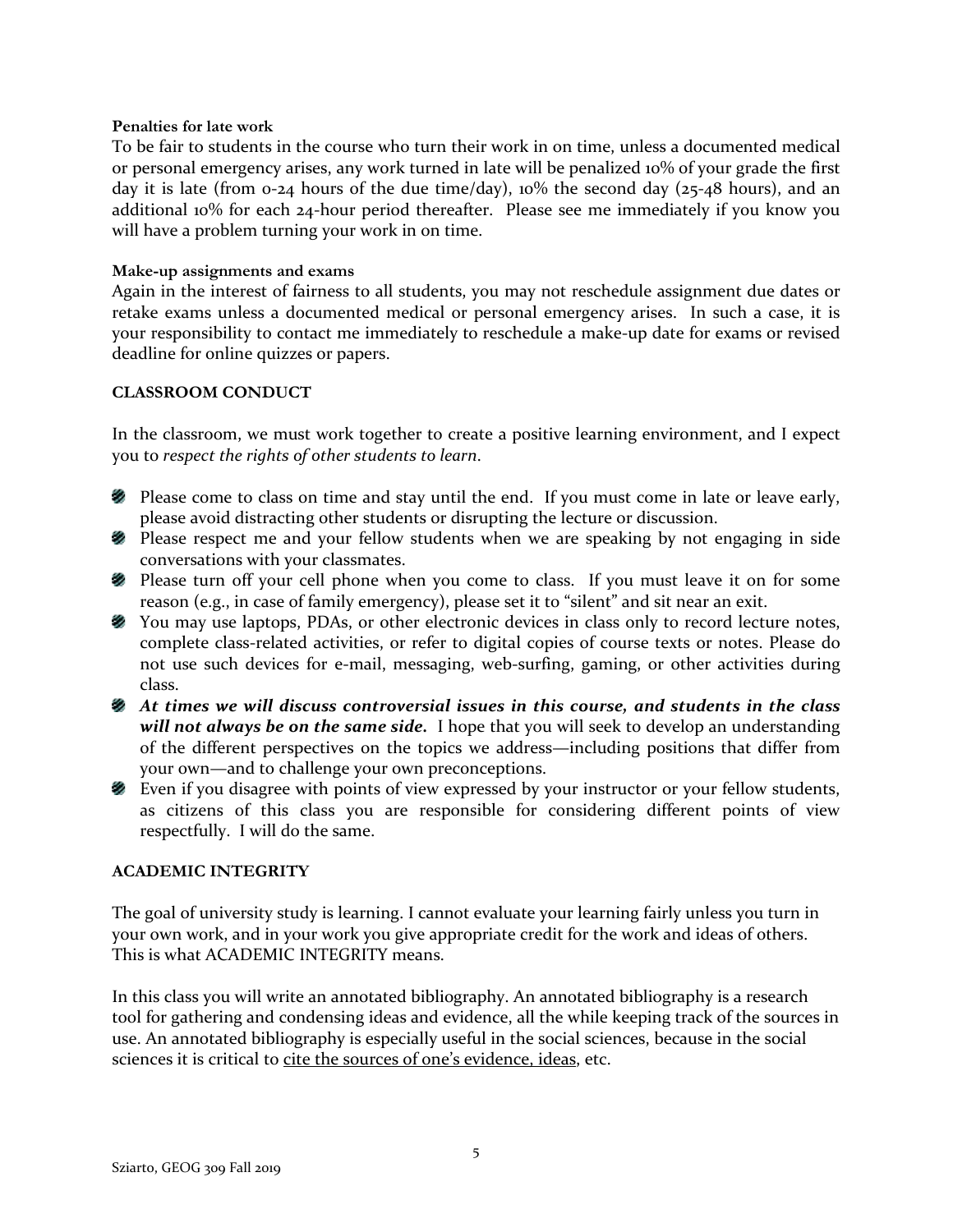Occasionally students commit *accidental plagiarism* because they do not understand that you should give a source not only when you use a quotation (which calls for using quotation marks), but also when you paraphrase or otherwise use information or ideas from elsewhere. In fact, the more sources you use, the better your research might be. The annotated bibliography assignment, done in several steps, will aid you in handling fairly large volumes of information without committing accidental plagiarism.

More information on UWM policies and procedures on academic conduct is online at [https://uwm.edu/deanofstudents/conduct/conduct\\_procedures/academic-misconduct/](https://uwm.edu/deanofstudents/conduct/conduct_procedures/academic-misconduct/) 

### **ACCESSIBILITY**

I am committed to making this course accessible to all enrolled, and providing accommodations or guidance with respect to services available on campus. If you need certain accommodations because of disability, active military duty, financial limitations, mental illness, and/or the limits of UWM technology, please contact Professor Sziarto or your TA as soon as possible. We will assist you directly or help you find the services you need on the UWM campus.

If you know you are eligible for accommodations because of disability, please contact Prof. Sziarto and the Accessibility Resource Center early in the semester. See [http://uwm.edu/arc/.](http://uwm.edu/arc/)

The syllabus has been designed to avoid having exams conflict with most major religious holidays. However, if you will have difficulty with a due date or exam date because of religious observances, please contact Professor Sziarto as soon as possible to make alternate arrangements.

Any student who has difficulty affording groceries or accessing sufficient food to eat every day, or lacks a safe and stable place to live, is urged to contact the Dean of Students [\(dos@uwm.edu\)](mailto:dos@uwm.edu) for support, and to utilize the UWM Food Pantry [\(https://uwm.edu/studentassociation/uwmfcp/\)](https://uwm.edu/studentassociation/uwmfcp/). Furthermore, please notify the professor if you are comfortable in doing so.

For the University of Wisconsin-Milwaukee's official policies on disabilities, religious observances, active military duty, incompletes, discriminatory conduct, academic misconduct, complaint procedures, and grade appeal procedures, and other UWM policy, please see the following web site: [https://uwm.edu/secu/wp-content/uploads/sites/122/2016/12/Syllabus-Links.pdf.](https://uwm.edu/secu/wp-content/uploads/sites/122/2016/12/Syllabus-Links.pdf)

### **IMPORTANT ADMINISTRATIVE DATES THIS TERM**

| September 16 | Last day for later registration (incl. add fulling semester courses or changing sections) |
|--------------|-------------------------------------------------------------------------------------------|
| September 30 | Last day to drop full semester courses without W on record.                               |
| November 10  | Last day to drop or withdraw from full-term courses. Tuition and fees apply.              |

### **CHANGES TO THE SYLLABUS OR COURSE SCHEDULE**

There may be changes to the scheduled topics and/or readings. Any such changes will be announced in lecture and posted on Canvas well in advance. In the event of disruption of normal classroom activities due to an H1N1 swine flu outbreak, severe weather events, or other large-scale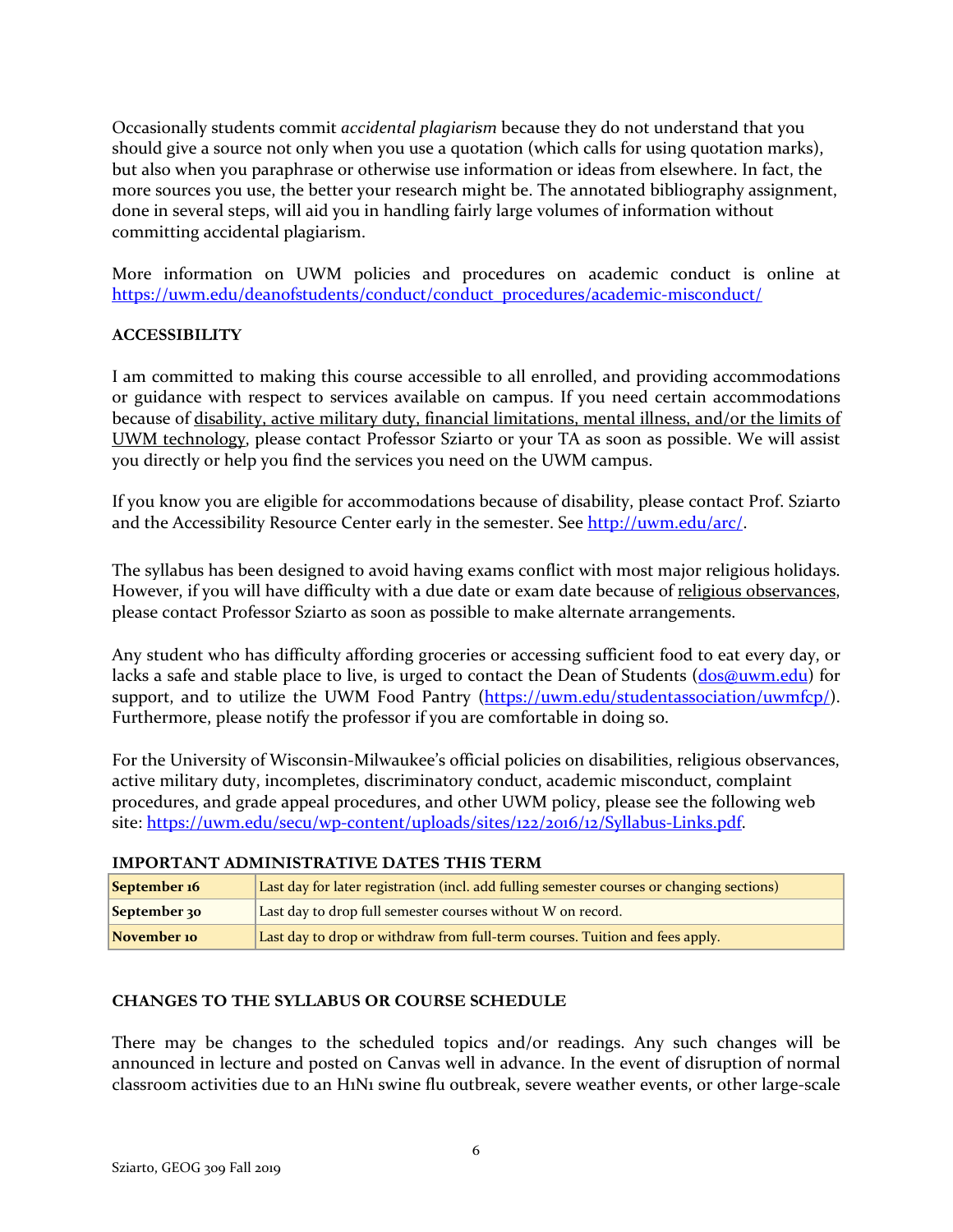phenomena, the format for this course may be modified to enable completion of the course. In that event, you will be provided an addendum to this syllabus that will supersede this version.

### **QUESTIONS?**

 $\rightarrow$  If you have questions or concerns about the class, please do not hesitate to contact me. I am available for discussions during my office hours, or by appointment. Please contact me by e-mail to schedule an appointment at a time that will work for you.

--*Dr. Kristin Sziarto*

### **COURSE OUTLINE**

WEEK ONE

**September 3**: The course, geography, you, me, and the construction of identities *No assigned reading.*

**September 5**: Nationalities, nations, and nationalism: What is a nation; where did it come from? *Readings*: Painter & Jeffrey, pp. 145-168, pp. 125-134.

#### WEEK TWO

**September 10**: Nations and nationalism, continued *Readings*: No new reading - finish or review Painter & Jeffrey, pp. 145-168, pp. 125-134.

**September 12**: Nationalisms and the state *Readings*: Painter & Jeffrey, pp. 19-43; Paid Sick Leave in Milwaukee articles (on Canvas)

**September 15:** Annotated bibliography: Proposal due to the Canvas Dropbox by midnight Sunday.

WEEK THREE

**September 17:** Nationalisms and the state, continued *Readings*: TBD (will be posted on Canvas)

**September 19:** Research workshop; maps in the study and representation of national identities *Readings*: No new reading.

### *GEOGRAPHIC APPROACHES TO NATIONALISM*

### WEEK FOUR

**September 24**: Borders and boundary making

*Reading:* Winichakul, T. 1996. Siam Mapped: The Making of Thai Nationhood. *The Ecologist* 26: 215-221; and

Clarke, Sean, Daniel Levitt, and Pablo Gutierrez. 2019. This is the Irish border, 17:00, last Monday. Guardian, September 2. Online at [https://www.theguardian.com/politics/ng](https://www.theguardian.com/politics/ng-interactive/2019/sep/02/a-typical-hour-in-the-life-of-the-irish-border)[interactive/2019/sep/02/a-typical-hour-in-the-life-of-the-irish-border.](https://www.theguardian.com/politics/ng-interactive/2019/sep/02/a-typical-hour-in-the-life-of-the-irish-border)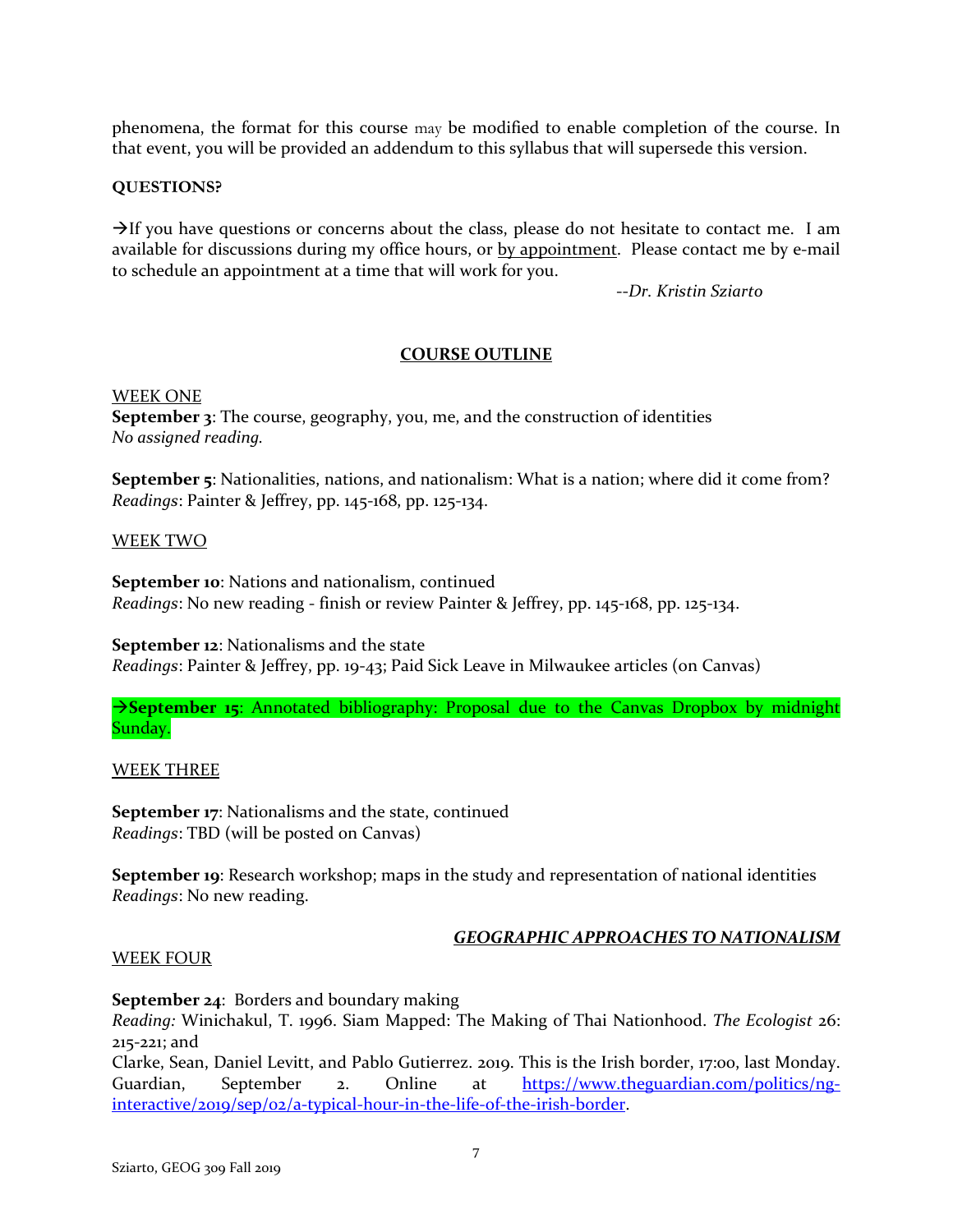**September 26**: Symbolic spaces – Memorial spaces and monuments

*Reading*: Forest, B. and Johnson, J. 2002. Unraveling the Threads of History: Soviet-Era Monuments and Post-Soviet National Identity in Moscow. *Annals of the Association of American Geographers* 92 (3): 524-547; and

Tiwari, P. (2019). How My Hometown Became the Epicenter of India's Religious Politics. New York Times, 18 May 2019. Available online at

[https://www.nytimes.com/2019/05/18/opinion/sunday/india-elections-hindu-nationalism.html.](https://www.nytimes.com/2019/05/18/opinion/sunday/india-elections-hindu-nationalism.html)

### WEEK FIVE

**October 1:** Symbolic spaces - Landscape, the country and the city *Reading:* Mills, A. 2006. Boundaries of the nation in the space of the urban: landscape and social memory in Istanbul. *Cultural Geographies* 13: 367-394.

**October 3:** Everyday practices and national identities

*Reading:* van Niewkerk, K. 2004. 'Veils and Wooden Clogs don't go Together'. *Ethnos* 69 (2): 229– 246.

### *NATION, STATE, AND IMPERIALISM*

### WEEK SIX

**October 8**: Imperialism 1: The 'age of discovery,' spatial strategies of empire, and nationalisms *Reading:* Painter & Jeffrey pp. 169-188

**October 10:** Imperialism 2: Decolonization and national identities

*Readings:* Painter & Jeffrey pp. 188-195; Ansari, Sarah. 2017. How the Partition of India happened – and why its effects are still felt today. The Conversation, August 10, 2017. Online at [https://theconversation.com/how-the-partition-of-india-happened-and-why-its-effects-are-still](https://theconversation.com/how-the-partition-of-india-happened-and-why-its-effects-are-still-felt-today-81766)[felt-today-81766.](https://theconversation.com/how-the-partition-of-india-happened-and-why-its-effects-are-still-felt-today-81766)

### WEEK SEVEN

**October 15**: National identities in India today, with film: *Wagah,* directed by Supriya Sen *Reading:* Smith, Sara. 2012. Intimate Geopolitics: Religion, Marriage, and Reproductive Bodies in Leh, Ladakh. *Annals of the Association of American Geographers* 102(6), 1511–1528; and Al Jazeera. 2019. Kashmir special status explained: What are Articles 370 and 35A? Al Jazeera, August 5. Online at [https://www.aljazeera.com/news/2019/08/kashmir-special-status-explained](https://www.aljazeera.com/news/2019/08/kashmir-special-status-explained-articles-370-35a-190805054643431.html)[articles-370-35a-190805054643431.html.](https://www.aljazeera.com/news/2019/08/kashmir-special-status-explained-articles-370-35a-190805054643431.html)

**October 17:** National identities in India today:

*Reading:* Gergan, Mabel Denzin. 2017. Living with Earthquakes and Angry Deities at the Himalayan Borderlands, *Annals of the American Association of Geographers*, 107 (2), 490-498; and Kandaswamy, M. 2019. India's Most Oppressed Get Their Revenge. New York Times, 15 May 2019. Available online at<https://www.nytimes.com/2019/05/15/opinion/india-elections-dalits.html>

## $\rightarrow$  October 21: Annotated bibliography DRAFT 1 DUE to the Canvas Dropbox by midnight Sunday.

WEEK EIGHT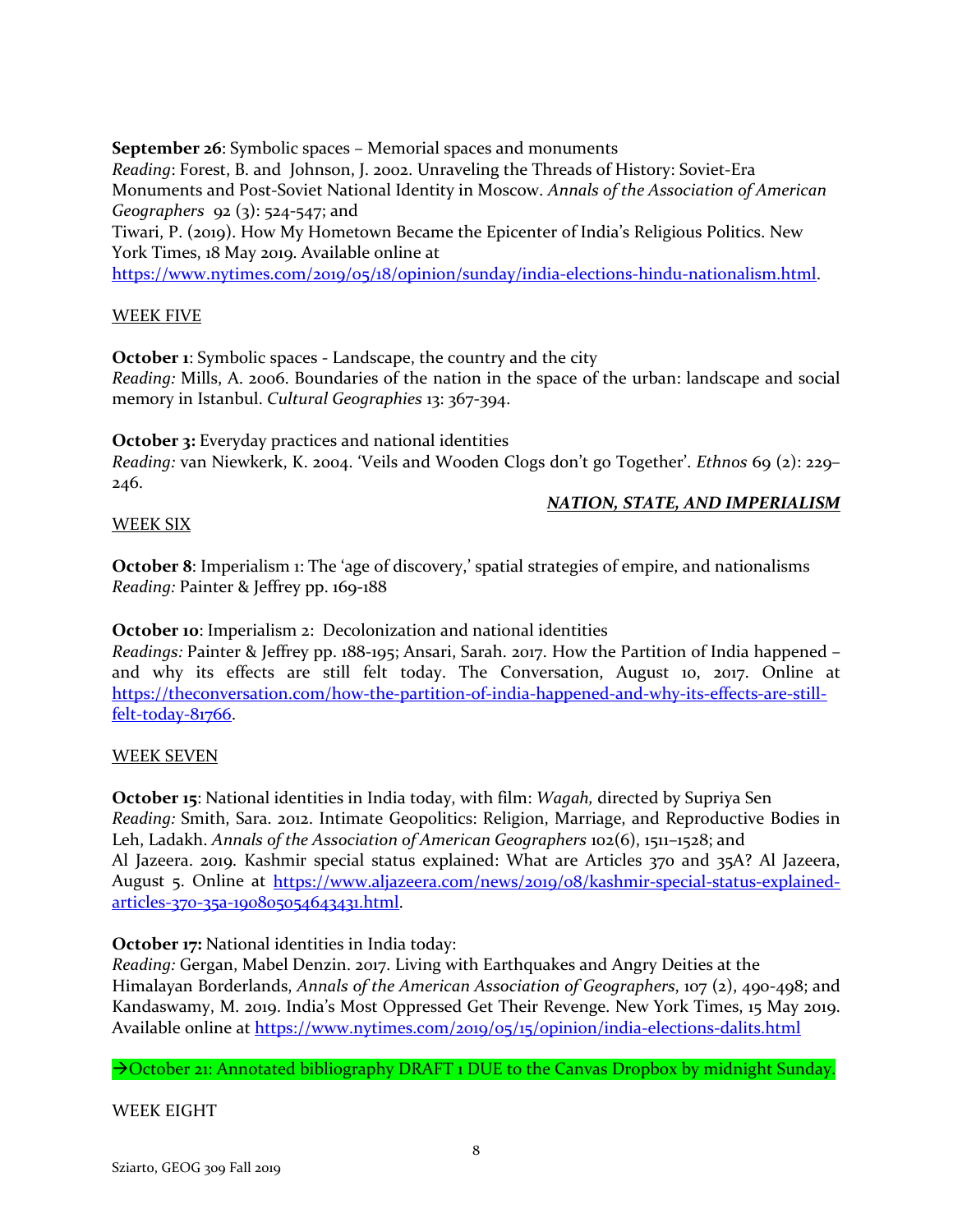**October 22:** Peer review of annotated bibliographies (draft 1) *\*\*\*No new reading\*\*\** **October 24: Review for the midterm exam** *\*\*\*No new reading\*\*\**

### WEEK NINE

**October 29:** Mid-term exam in class

### *CHALLENGES TO THE NATION-STATE? TRANSNATIONALISM, NATIONALISM GONE BAD*

**November 1:** Transnationalism 1: Migrant transnationalism

*Reading:* Ehrkamp, P. 2005. Placing Identities: Transnational Practices and Local Attachments of Turkish Immigrants in Germany. *Journal of Ethnic and Migration Studies* 31(2), 345-364; and Jenkner, Carolin. 2008. Why No One Protested Against Germany's Biggest Mosque. Spiegel Online, October 27. At [https://www.spiegel.de/international/germany/muslim-integration-why](https://www.spiegel.de/international/germany/muslim-integration-why-no-one-protested-against-germany-s-biggest-mosque-a-586759.html)[no-one-protested-against-germany-s-biggest-mosque-a-586759.html.](https://www.spiegel.de/international/germany/muslim-integration-why-no-one-protested-against-germany-s-biggest-mosque-a-586759.html)

### WEEK TEN

**November 5:** Transnationalism 2: Transnationalism or exclusion? The Roma and the EU *Readings:* Articles on the Roma in Europe (on Canvas).

**November 7:** Transnationalism 3: Transnational corporations *Reading:* Akiwumi FA. 2012. Global Incorporation and Local Conflict: Sierra Leonean Mining Regions. *Antipode* 44 (3), 581–600.

November 10: Annotated bibliography SECOND DRAFT DUE to Canvas by midnight.

### WEEK ELEVEN

**November 12:** Nationalism gone bad? Fascism Readings: What is fascism 1 and What is fascism 2; also Goodfellow, Samuel. 2010. Fascism and regionalism in interwar Alsace. *National Identities* 12 (2), 133-145.

**November 14:** Go over mid-term exam; peer review of annotated bibliographies (draft 2) *\*\*\*No new reading\*\*\**

### WEEK TWELVE

### **November 19: Nationalism Gone Bad? 2 Rising far right parties in Europe**

*Reading:* Golder, Matt. 2016. Far Right Parties in Europe. *Annual Review of Political Science* 19, 477–97; and

Becker, Jo. 2019 The Global Machine Behind the Rise of Far-Right Nationalism. New York Times, August 10. Online at https://www.nytimes.com/2019/08/10/world/europe/sweden-immigration-nationalism.html.

**November 21:** Transnationalism 4: Transnational human rights networks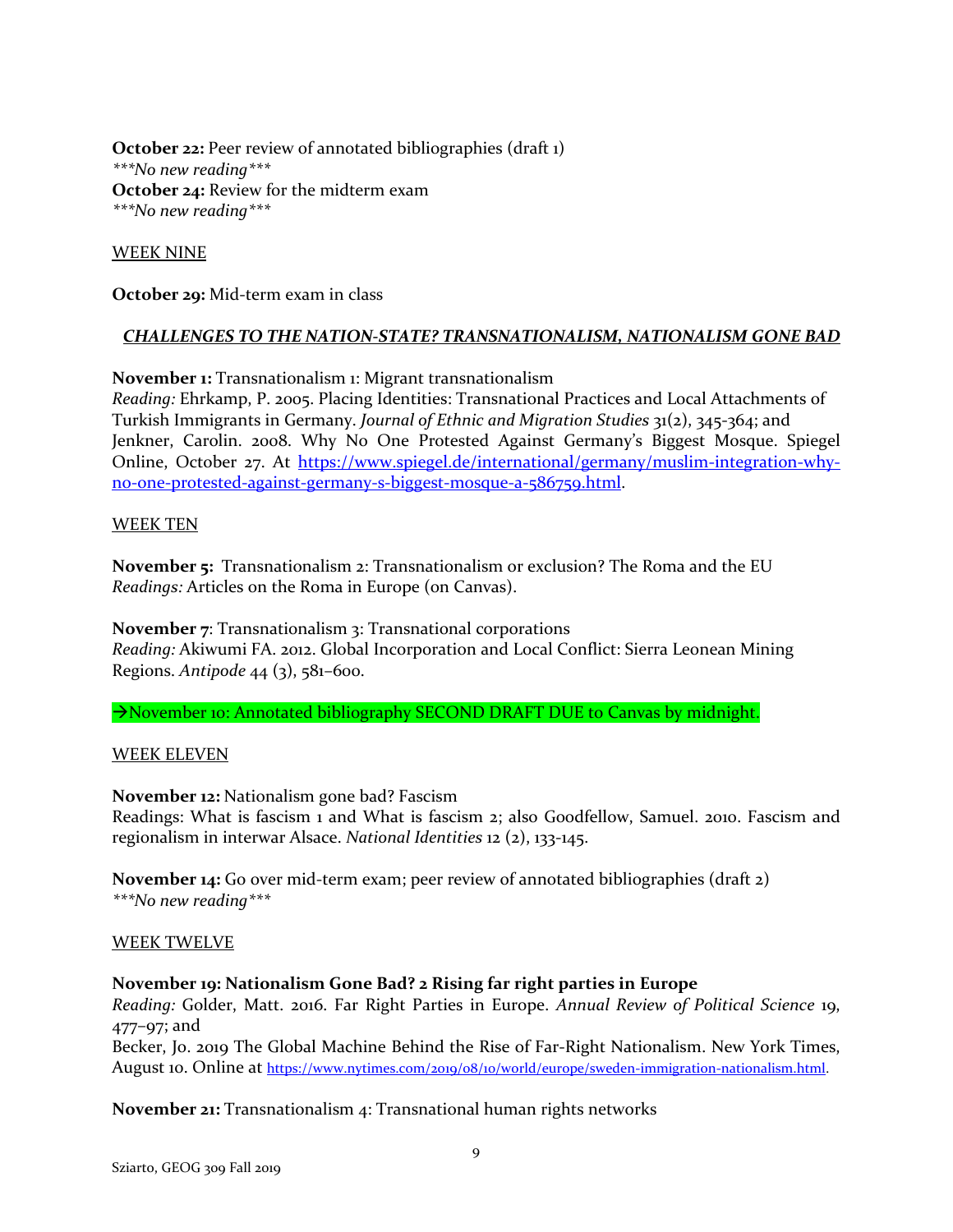*Reading:* Keck, M. E. & K. Sikkink. 1998. Chapter 3: Human rights Advocacy Networks in Latin America. In *Activists Beyond Borders: Advocacy Networks in International Politics*, pp. 79-120. Ithaca: Cornell University Press.

### WEEK THIRTEEN

**November 26:** Transnationalism 5: A transnational nationalism? The Zapatistas *Film: A Place Called Chiapas* (1998). Directed by Nettie Wild. *Reading:* Duncan E. (1994). Indigenous Identity at the Margin: Zapatismo and Nationalism. *Cultural Survival Quarterly*. Online at [https://www.culturalsurvival.org/publications/cultural](https://www.culturalsurvival.org/publications/cultural-survival-quarterly/indigenous-identity-margin-zapatismo-and-nationalism)[survival-quarterly/indigenous-identity-margin-zapatismo-and-nationalism](https://www.culturalsurvival.org/publications/cultural-survival-quarterly/indigenous-identity-margin-zapatismo-and-nationalism)

**November 28:** \*\*\*National Thanksgiving holiday – NO CLASS\*\*\*

### WEEK FOURTEEN

**December 3:** Transnationalism 3: The Zapatistas, continued *Reading:* Gallaher, C. and O. Froehling. (2002). New world warriors: 'nation' and 'state' in the politics of the Zapatista and US Patriot Movements. *Social and Cultural Geography* 3 (1), 81-102.

**December 5:** Transnationalism 3: The Zapatistas, continued

Klein, Hilary. 2019. A Spark of Hope: The Ongoing Lessons of the Zapatista Revolution 25 Years On. NACLA Report on the Americas, January 18. Online at [https://nacla.org/news/2019/01/18/spark-hope-ongoing-lessons-zapatista-revolution-25-years.](https://nacla.org/news/2019/01/18/spark-hope-ongoing-lessons-zapatista-revolution-25-years)

→ December 9: Annotated Bibliography FINAL DRAFT DUE to the Canvas Dropbox by midnight.

### WEEK FIFTEEN

### **December 10: TBD. Choose from topics:**

- **1)** US nationalisms (*Reading*: review Gallaher & Froehling, plus TBD); or
- **2)** Cosmopolitanism vs. Nationalism? (*Reading:* Selections from *For Love of Country: Debating the Limits of Patriotism* (Martha Nussbaum with Respondents). Boston: Beacon Press.

**Read:** Nussbaum, M. Patriotism and Cosmopolitanism, pp. 2-17 (plus endnotes, pp. 145- 146).

 $\rightarrow$ Then skim these, and read AT LEAST ONE of them:

- i. Appiah, K. A. Cosmopolitan Patriots, pp. 21-29.
- ii. McConnell, M. W. Don't Neglect the Little Platoons, pp. 78-84.
- iii. Wallerstein, I. pp, 122-124.
- iv. Nussbaum, M. Reply, pp. 131-144.

**December 12:** Review for Final Exam

*\*\*\*No new reading\*\*\**

### WEEK SIXTEEN

**December 20:** FINAL EXAM, 10:00 am – 12:00 noon, in the usual classroom.